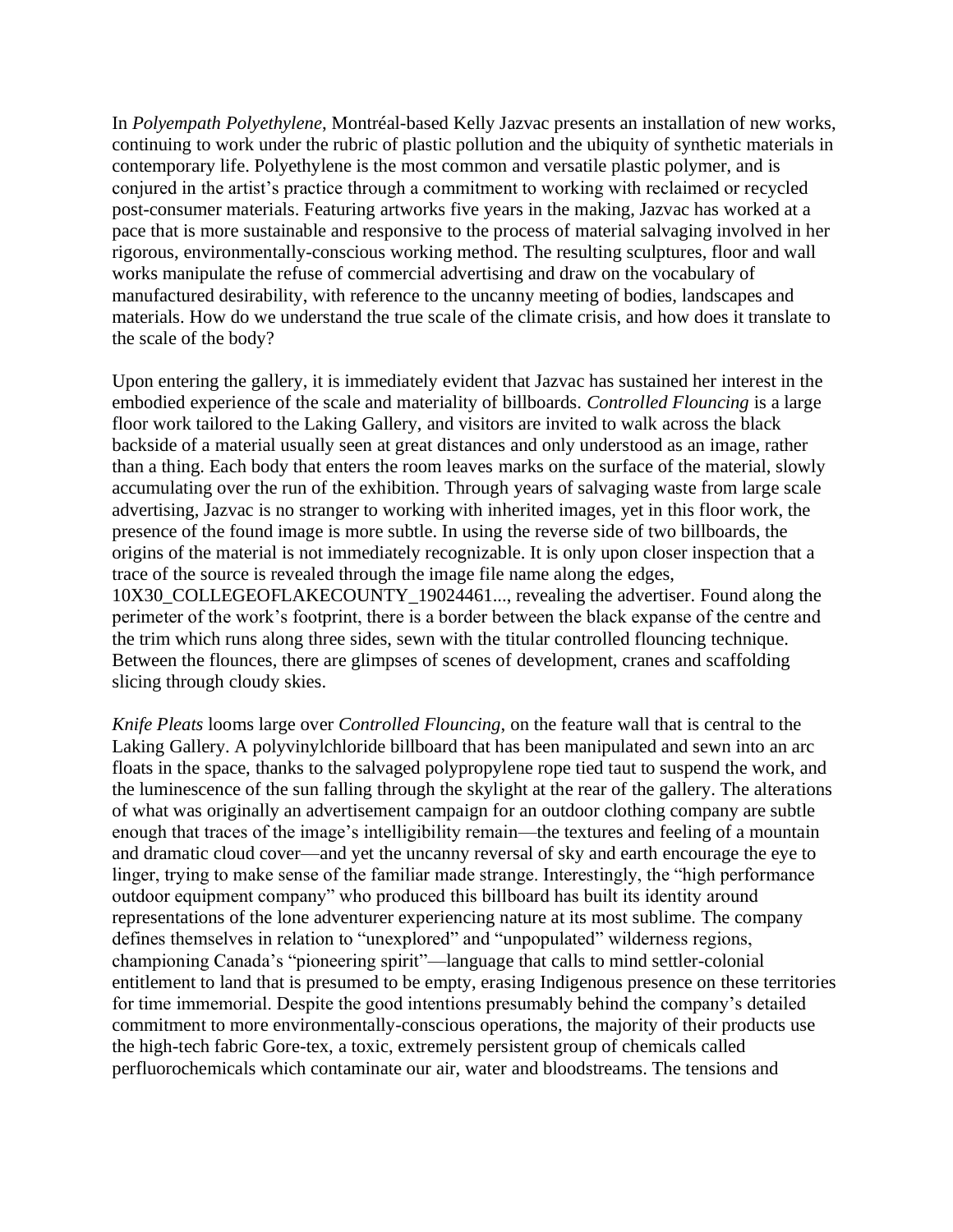contradictions inherent in cycles of production and consumption in a capitalist system are embodied here, a fraught ethical dilemma.

Walking across the surface of *Controlled Flouncing* to view *Knife Pleats* closer, the viewer shares space with three new free standing sculptures, each with its own gravitational pull that invites visitors to circle their distinct forms. Each of the sculptures, originally cardboard and plastic promotional displays for drugstore makeup, have been treated with an off-white, weathered finish, diminishing their familiarity. Up close, the textured surface is reminiscent of salt crystallizing on boats, the soft glittering magic of calcium carbonate, salt, gum arabic and water working together. The coating acts as a barometer for the conditions of display, meaning that in standardized museum conditions the crystallization remains stable but with variance in humidity and temperature, it would transform. They are responsive bodies.

In my conversations with Jazvac, we discussed how anthropomorphic the cosmetic displays felt, the cavities that once held products empty at the time of their disposal. With *Sorbed,* the work visitors first encounter, closest to the edge of *Controlled Flouncing,* these hollows have been filled with cast forms of lipstick, made in Concordia University's foundry with recycled aluminum after saving can tabs, and student test samples. The clusters of aluminum forms are reminiscent of mineral growths, at once both a nod to the metallic element's connection to the earth's crust, and to the lasting and enduring quality of consumer goods. Not to mention that in their current mainstream formulations, lipstick is one of many everyday personal care products that contain heavy metals that have been identified as carcinogens and linked to hormone disruption.

On the far side of the gallery, the cavities of the vertical display which act as the base of *Modelling the Fate are filled with a series of sixteen custom borosilicate glass test tubes. Each* contains a single microfibre plastic sample from the Biocolloids and Surfaces Lab at McGill University. This partnership with the principal investigator of the lab, Dr. Nathalie Tufenkji, builds on Jazvac's sustained engagement with interdisciplinary plastic pollution as a founding member of The Synthetic Collective. A research team which includes scientists, artists, art historians, philosophers and writers, the Collective work together to sample, map, understand and visualize the complexities of plastics and microplastics pollution in the Great Lakes Region. This Fall, they have released "Plastic Heart: A DIY Fieldguide for Reducing the Environmental Impact of Art Exhibitions," which was assembled to accompany their concurrent exhibition at The Art Museum at the University of Toronto.

*Bottom Sediments* sets itself apart from the other two sculptures both with its seemingly precarious, cantilevered form, and what appears at first glance to be pumice, a fine-grained volcanic rock which has a sponge-like appearance thanks to the gas bubbles throughout. In calling to mind this porous stone, the sculpture maintains the reference point of the body and its maintenance, as pumice is commonly used to remove dry, dead skin, to soften calluses and corns. Jazvac has cleverly emulated this stone in the use of salvaged plaster for the base and cavity-filling forms, which are sealed with skim milk (a non-toxic, pre-modern fixant for drawings). The structure is held in place again with the help of salvaged rope, this time using a safety knot—the Fireman's Chair—which is just a twist away from a Handcuff Knot, a knot of restraint.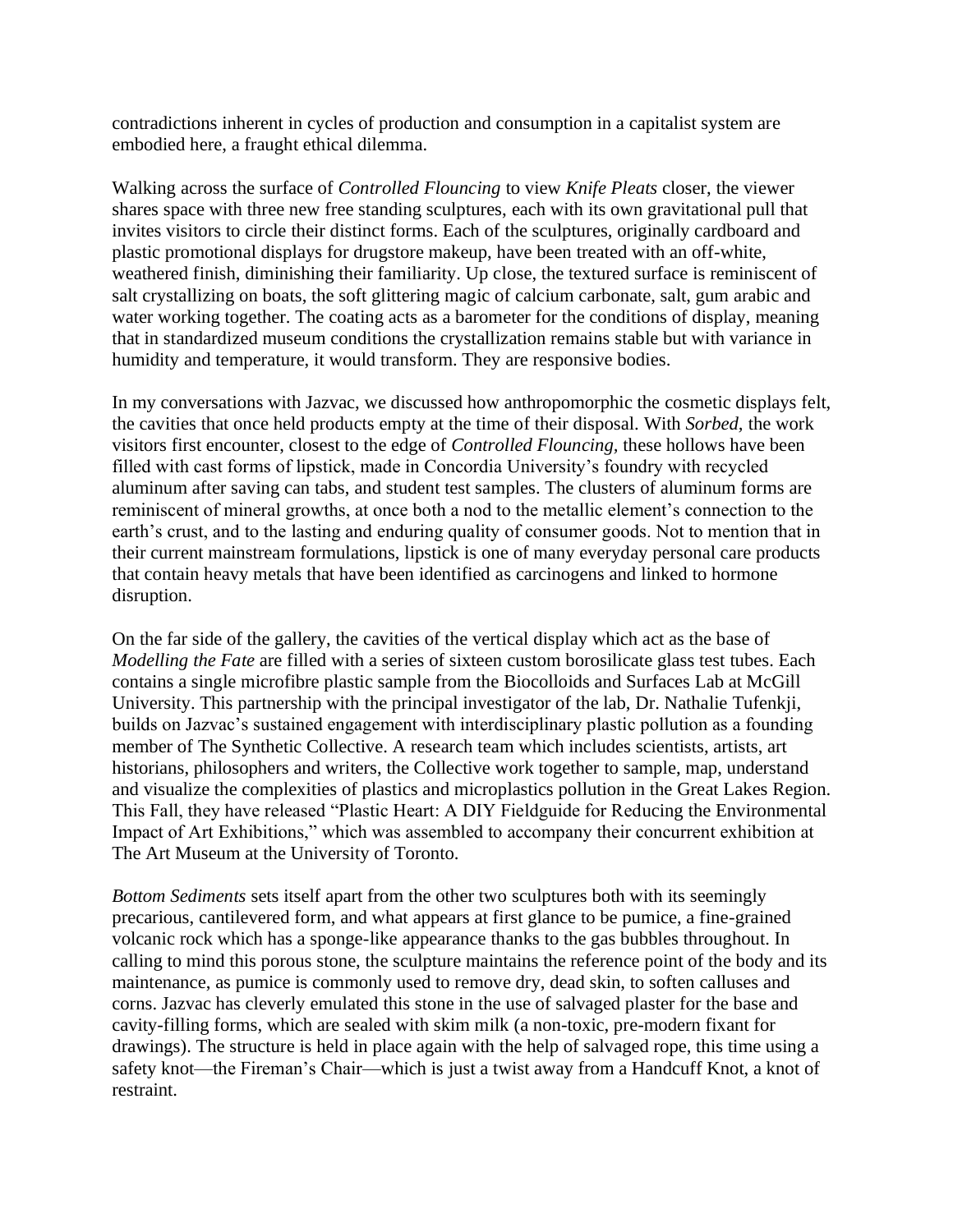On the wall opposite *Knife Pleats*, *Supplementary Fullness (Lumberjack Purse)* and *Reverse Cluster Tuck* are hung low to the ground, the bottom edge of each work barely skimming the floor. Both draw on the material of advertisements from a footwear and handbag company, and even in their altered state reference the meeting of consumer and landscape, in a mash up of wood grain and the leather, rubber, and grommets of the footwear being featured, or the lush coniferous branches and a sliver of white flesh and lumberjack print handbag respectively. The sewing technique that gives *Cluster Tuck* its name is an inverse form of pocket, each of the 48 holding a single knife carved piece of ash, which peers out from the work like eyes. This wood, salvaged from a park in Montreal, forms the hanging mechanism for both of the wall works, the hints of vibrant red a remnant of the spray painting that would have marked the trees for removal. Millions of ash trees in Ontario alone have been killed by the invasive emerald ash borer, an import to the Americas from the 1990s. With the exception of a pair of lips on *Modelling the Fate,* and *Sorbed,* the human body is largely absent from the representational field of the exhibition, yet these eyes peer out, a grouping of wooden witnesses.

These affective works come together to inspire close looking, to encourage curiosity when it comes to our surroundings, our environment—both built and natural. So often, artworks and exhibitions that take up questions around consumerism or human relationships with the environment are at odds with the high cost of their impact or carbon footprint. Kelly Jazvac has a wonderfully imaginative approach to working with alternative materials and methods in the production of artworks and exhibitions, troubling each aspect of these resource heavy processes. Every material element brought together here carries with it a story of how it came to be, and this text offers a mere glimpse into the highly intentional and sensitive approach that Jazvac brings to practicing a form of low-carbon art making. This ethos extends beyond the discrete artworks themselves to all aspects of exhibition-making, from the recycling and altering of a promotional banner from a past exhibition, to the eschewing of dedicated shipment of artworks (Jazvac drove herself and the works for installation), to didactics hand-painted with Beam Paints (a plastic free, non-toxic product supporting sustainable Indigenous operations). There will always be contradictions in working towards better practices that are in alignment with artworks that address pollution, waste, or climate change, but the exhibition can be a site of research in and of itself, a testing ground to ask questions, to challenge standard practices, to investigate material matters.

## -Katie Lawson

I could not conclude this text without extending my gratitude to not only the artist, but to the staff members of the MacLaren who not only provided literal and conceptual space to propose alternatives to their existing institutional practices, but to ask these questions right alongside us, and to actively participate in the making of this exhibition. This work takes the collaboration of and commitment from all parties, and this is the work that is so often invisible.

Kelly Jazvac (b. Hamilton, Ontario 1980) has exhibited nationally and internationally, including recent exhibitions at MoMA (New York); Ujazdowski Castle (Warsaw); the Eli and Edyth Broad